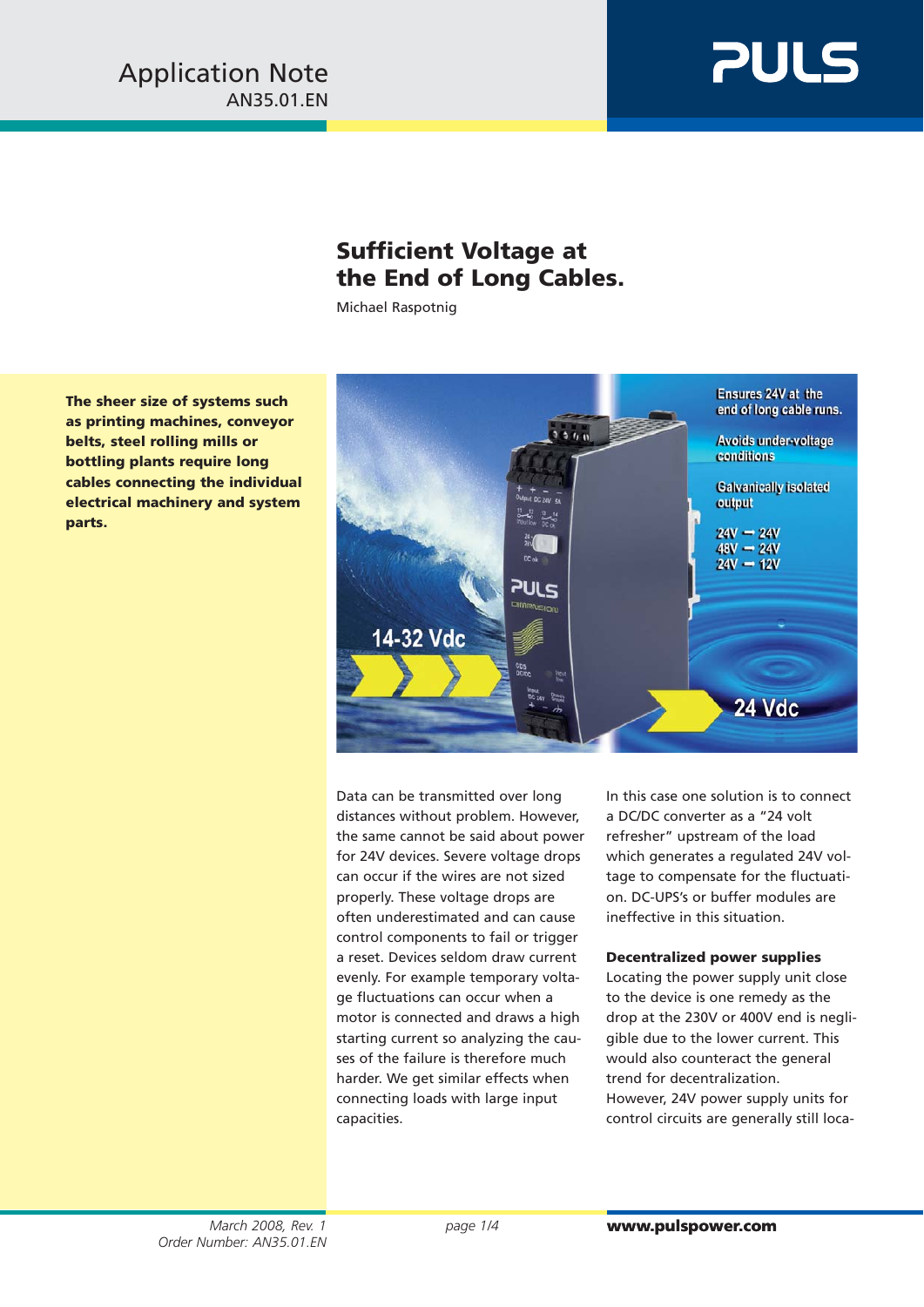ted in a central control cabinet. One reason is the desire to not have a dangerous voltage of 230V or 400V in decentralized control cabinets or machinery parts. Another reason is reducing the number of power supply units. It is simpler to adapt to the mains power supply with one central, standardized 24V power supply, depending on the country.

## **Calculating the voltage drops across wires.**

Wire cross-sections (size) are selected according to taste or taken from charts which recommend a cross section according to the ampere value. These chart values are generally optimized to the admissible cable heating, not to the voltage drop. Undersized cross sections are often the result. Calculating voltage drops on wires is no great feat but does involve mastering some of the uncommon values for material properties, cross sections, line lengths and their odd properties. The following diagram will help explain: For example, if one powers a display panel located 30m away (=60m wire lengths) which requires a current of up to 4A one would expect a standard wire with a cross-section of 0.75mm<sup>2</sup> to be adequate. The diagram shows a voltage drop of 4.5V for a 1mm2 line. Converted to 0.75mm2 this gives a voltage drop of 6.75V which means that just 17.25V reaches the display panel instead of 24V. And this at a current of just 4 amps! These kinds of voltage drops cannot be compensated for simply by turning up the voltage on the power supply unit.



## **Not all DC/DC converters are suitable**

It is important that the DC/DC converter has a broad specified input voltage range and that the input shutdown voltage is very low. This enables transient voltage dips to be bridged more efficiently. The converter itself must not cause an unnecessary current load on the input cable which would lead to a further larger voltage drop and which could damage the system. The DC/DC converter should instead actively limit the peak input current which occurs for instance when charging capacitors.

All these characteristics were taken into account when developing the new CD5 DC/DC converter family from PULS. As well as a broad input voltage range, the devices also have an active inrush current limiter plus a soft-start function.

Thanks to the soft-start function there is no need to worry about high input currents if choosing a 5A device for 1A load current. The input current also adjusts to the load current during the switch-on phase.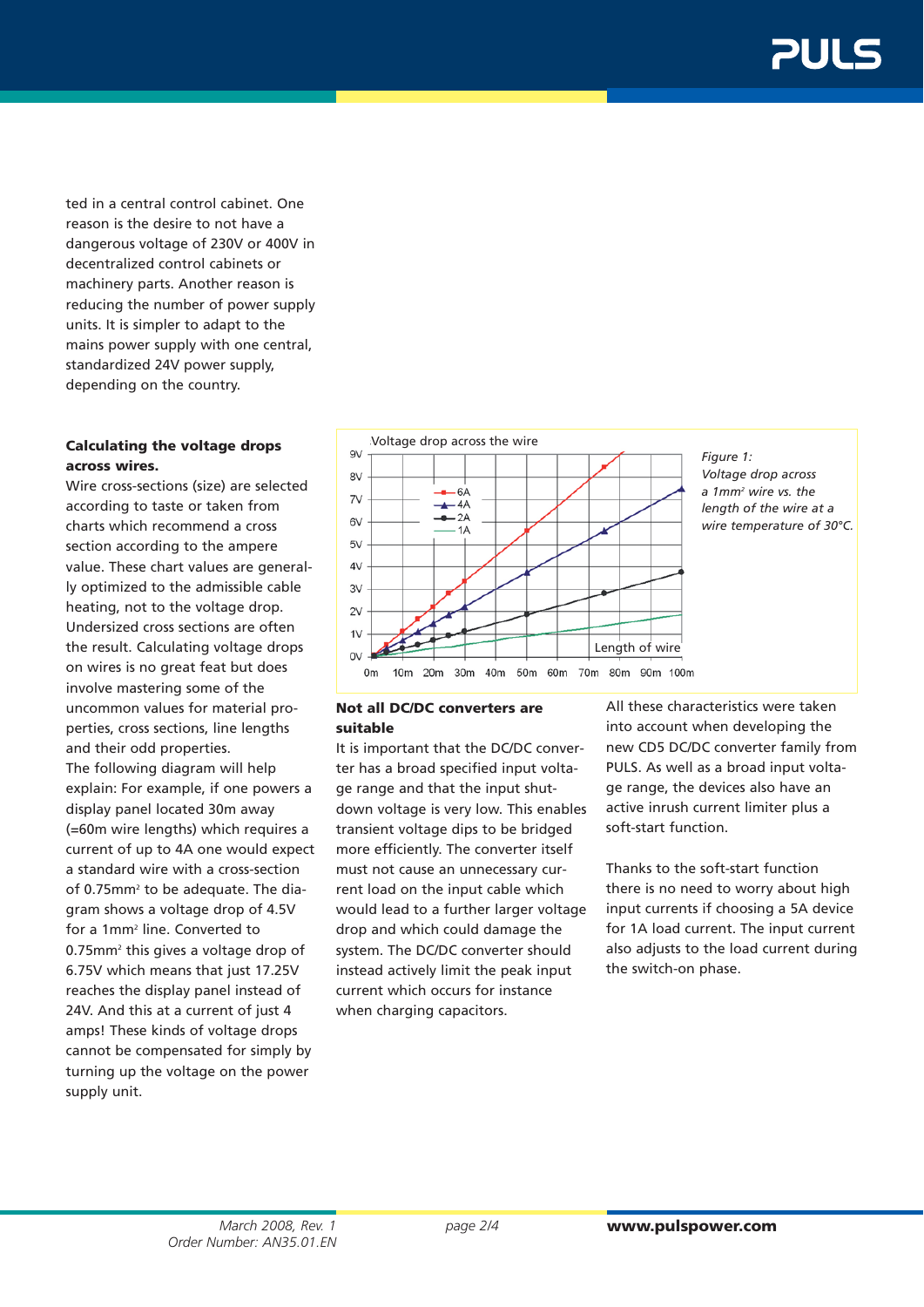$24V$ 



*CD5.241: Soft-start without noticeable current increase (24V, 5A constant current load)*

The benefit is best explained with the following example: A controller at the end of a cable has a relatively large buffer capacitor and an average current consumption of 1.5A. Based on the low current, a correspondingly small cross-section wire is selected. To compensate the voltage loss on the cable, a 5A standard DC/DC converter is utilized to refresh the 24V. If we switch on the 24V power supply, the following takes place: The DC/DC converter will want to charge the capacitors in the control unit with its maximum possible current (typically 6.5A). In addition, the internal input capacitors in the DC/DC converter also need recharging. This naturally leads to a high current at the input of the DC/DC converter which forces the DC/DC converter into an undervoltage shut-down based on the voltage drop on the line. The result is a sequence of start-up attempts or no start up at all. It would be possible to improve this situation by selecting a 2A device,

however, there is not a great deal of choices with DC/DC converter so you have to choose from what is available.

*Figure 3:* 

**Finput Current** 

The new CD5 series has addressed these problems. After applying the input voltage, the default value for the maximum output current rises slowly to the required value. Loads connected to the output and capacitors are thus charged gently. Of coarse the start process takes a little longer but this method effectively prevents a high input current during the switch-on phase.



*CD5.241: Soft-start function. No unnecessarily high input* 

20ms/DIV

*currents during the switch-on phase.*

As well as refreshing voltage losses at the end of long wire runs, the new DC/DC converter series has many more possible uses:

- Generating a stabilized control voltage in battery powered devices
- Galvanic isolation of control current circuits to avoid ground (earth) loops
- Mobile applications e.g. in ships, forklifts, …